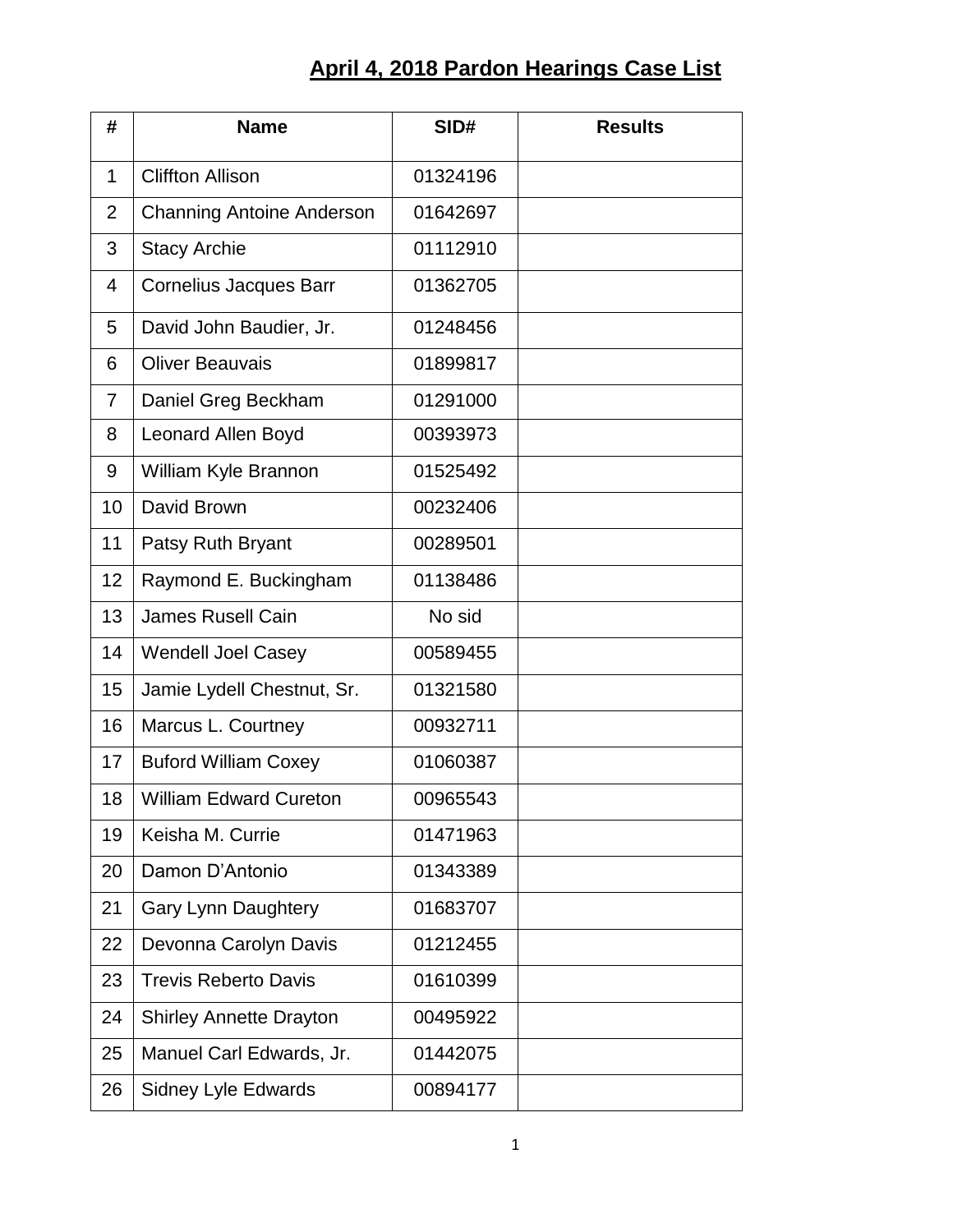## **April 4, 2018 Pardon Hearings Case List**

| 27 | <b>Clifford Fant</b>              | 0001035  |  |
|----|-----------------------------------|----------|--|
| 28 | <b>Christopher Taylor Favreau</b> | 01991613 |  |
| 29 | Angelo Gaffney                    | 00499539 |  |
| 30 | <b>Shanora Nicole Harris</b>      | 01737665 |  |
| 31 | Kathryn Anne Haskins              | 01613057 |  |
| 32 | Michael Dale Helblig              | 00620291 |  |
| 33 | David E. Hoofman                  | 01531296 |  |
| 34 | <b>Wesley Jacobs</b>              | 00097553 |  |
| 35 | <b>Ben Earl James</b>             | 00690591 |  |
| 36 | <b>Dustin Brett Johns</b>         | 01276256 |  |
| 37 | <b>Glenn Allen Jones</b>          | 01703732 |  |
| 38 | Jessica Eryn Kendall              | 00980739 |  |
| 39 | Dale Alexander Marlowe            | 00115047 |  |
| 40 | Ciera Martin                      | 02098676 |  |
| 41 | Basim Y. Marzouca                 | 00867657 |  |
| 42 | <b>Scottie Mattress</b>           | 01328370 |  |
| 43 | <b>Kristen McCarter</b>           | 01243011 |  |
| 44 | Monica Dianne McMinn              | 01971696 |  |
| 45 | <b>Gary Dale Owen</b>             | 00707457 |  |
| 46 | <b>Gregory Thomas Patterson</b>   | 00511631 |  |
| 47 | <b>Howard Clifton Powell</b>      | 00880004 |  |
| 48 | David Gene Rainwater              | 02229512 |  |
| 49 | David Anthony Rich                | 00943380 |  |
| 50 | <b>Courtney Meklia Robinson</b>   | 01908214 |  |
| 51 | Mark Christopher Senn             | 01873785 |  |
| 52 | <b>Andrea Simmons</b>             | 01665081 |  |
| 53 | <b>Tarcha Tawan Simmons</b>       | 01451080 |  |